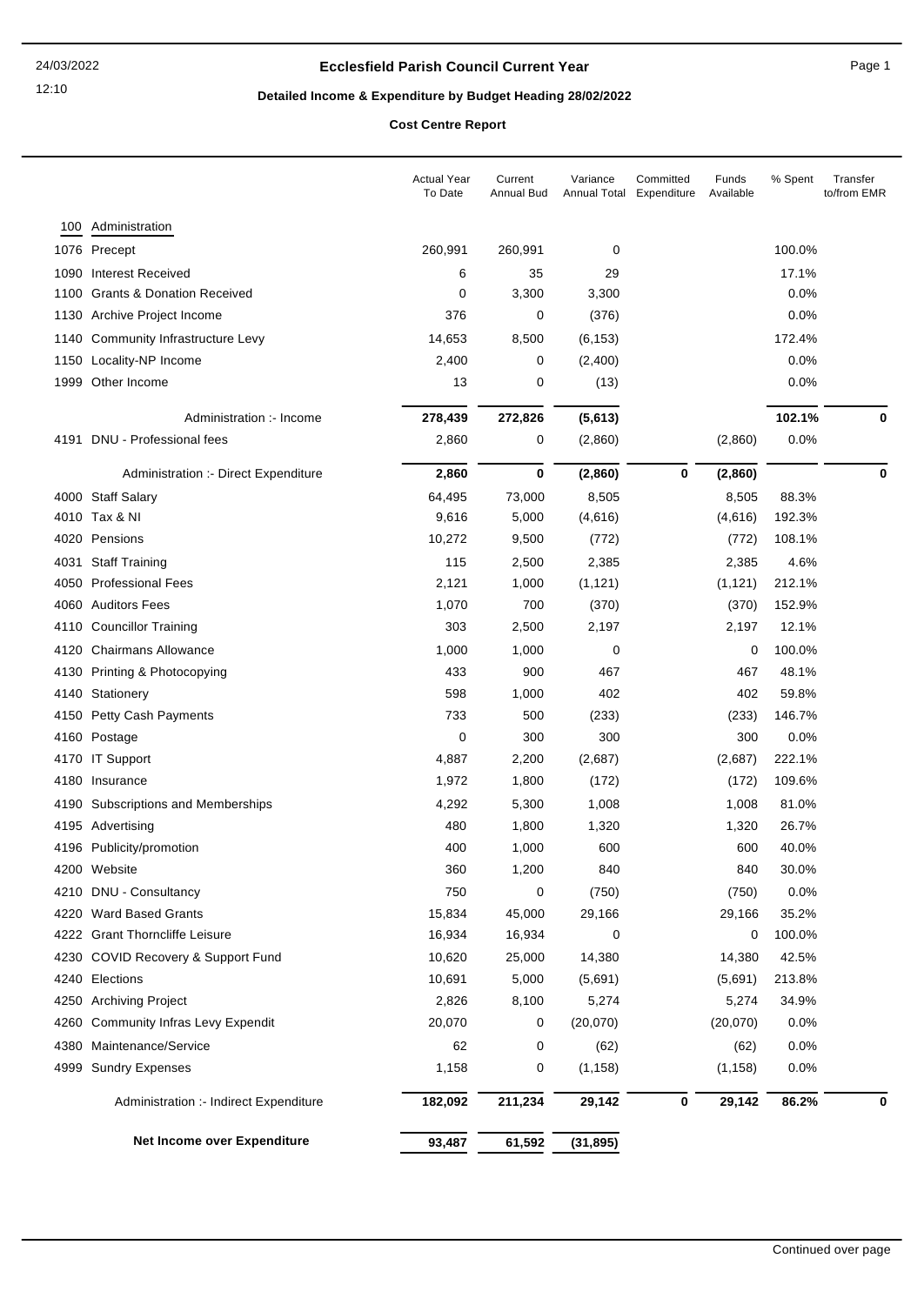## **Ecclesfield Parish Council Current Year** Page 2

# **Detailed Income & Expenditure by Budget Heading 28/02/2022**

**Cost Centre Report**

|          |                                        | <b>Actual Year</b><br>To Date | Current<br>Annual Bud | Variance<br>Annual Total Expenditure | Committed   | Funds<br>Available | % Spent | Transfer<br>to/from EMR |
|----------|----------------------------------------|-------------------------------|-----------------------|--------------------------------------|-------------|--------------------|---------|-------------------------|
| 110      | Premises                               |                               |                       |                                      |             |                    |         |                         |
|          | 4300 Telephone                         | 897                           | 1,200                 | 303                                  |             | 303                | 74.7%   |                         |
| 4301     | Broadband                              | 353                           | 400                   | 47                                   |             | 47                 | 88.3%   |                         |
|          | 4310 Council Tax                       | 272                           | 7,000                 | 6,728                                |             | 6,728              | 3.9%    |                         |
| 4320     | Gas                                    | 749                           | 2,000                 | 1,251                                |             | 1,251              | 37.4%   |                         |
| 4330     | Electric                               | 963                           | 1,750                 | 787                                  |             | 787                | 55.0%   |                         |
|          | 4340 Water                             | 189                           | 450                   | 261                                  |             | 261                | 41.9%   |                         |
| 4350     | <b>Waste Disposal</b>                  | 545                           | 1,000                 | 455                                  |             | 455                | 54.5%   |                         |
| 4360     | <b>Cleaning Materials</b>              | 99                            | 250                   | 151                                  |             | 151                | 39.6%   |                         |
| 4370     | Repairs & Renewals                     | 3,300                         | 1,500                 | (1,800)                              |             | (1,800)            | 220.0%  |                         |
| 4380     | Maintenance/Service                    | 3,200                         | 4,000                 | 800                                  |             | 800                | 80.0%   |                         |
|          | 4390 Health & Safety                   | 0                             | 250                   | 250                                  |             | 250                | 0.0%    |                         |
| 4400     | Defibrillators/Maintenance             | 2,421                         | 3,550                 | 1,129                                |             | 1,129              | 68.2%   |                         |
| 4999     | <b>Sundry Expenses</b>                 | 0                             | 400                   | 400                                  |             | 400                | 0.0%    |                         |
|          | Premises :- Indirect Expenditure       | 12,987                        | 23,750                | 10,763                               | $\mathbf 0$ | 10,763             | 54.7%   | $\bf{0}$                |
|          | <b>Net Expenditure</b>                 | (12, 987)                     | (23, 750)             | (10, 763)                            |             |                    |         |                         |
|          |                                        |                               |                       |                                      |             |                    |         |                         |
| 120      | <b>Public Toilets</b>                  |                               |                       |                                      |             |                    |         |                         |
| 4070     | <b>Public Toilets/Maintenance</b>      | 4,950                         | 7,600                 | 2,650                                |             | 2,650              | 65.1%   |                         |
| 4330     | Electric                               | 505                           | 0                     | (505)                                |             | (505)              | 0.0%    |                         |
|          | 4340 Water                             | 501                           | 0                     | (501)                                |             | (501)              | 0.0%    |                         |
|          | 5015 Disabled Access Office            | 0                             | 10,000                | 10,000                               |             | 10,000             | 0.0%    |                         |
|          | Public Toilets :- Indirect Expenditure | 5,956                         | 17,600                | 11,644                               | 0           | 11,644             | 33.8%   | $\bf{0}$                |
|          | <b>Net Expenditure</b>                 | (5,956)                       | (17,600)              | (11, 644)                            |             |                    |         |                         |
| 130      | <b>Community Room</b>                  |                               |                       |                                      |             |                    |         |                         |
|          | 4310 Council Tax                       | 402                           | 0                     | (402)                                |             | (402)              | 0.0%    |                         |
| 4320 Gas |                                        | 213                           | 0                     | (213)                                |             | (213)              | 0.0%    |                         |
|          | 4330 Electric                          | 77                            | 0                     | (77)                                 |             | (77)               | 0.0%    |                         |
|          | 4340 Water                             | 252                           | 0                     | (252)                                |             | (252)              | 0.0%    |                         |
|          | Community Room :- Indirect Expenditure | 943                           | 0                     | (943)                                | 0           | (943)              |         | 0                       |
|          | <b>Net Expenditure</b>                 | (943)                         | 0                     | 943                                  |             |                    |         |                         |
|          |                                        |                               |                       |                                      |             |                    |         |                         |
|          | 140 Projects                           |                               |                       |                                      |             |                    |         |                         |
|          | 5000 Chapel Green Advice Centre        | 9,000                         | 9,000                 | $\pmb{0}$                            |             | 0                  | 100.0%  |                         |
|          | 5005 Neighbourhood Plan                | 3,200                         | 20,000                | 16,800                               |             | 16,800             | 16.0%   |                         |
|          | 5010 Parish Survey                     | 0                             | 10,000                | 10,000                               |             | 10,000             | 0.0%    |                         |
|          | 5025 RBL Schools & Bloom Groups        | 4,750                         | 5,600                 | 850                                  |             | 850                | 84.8%   |                         |